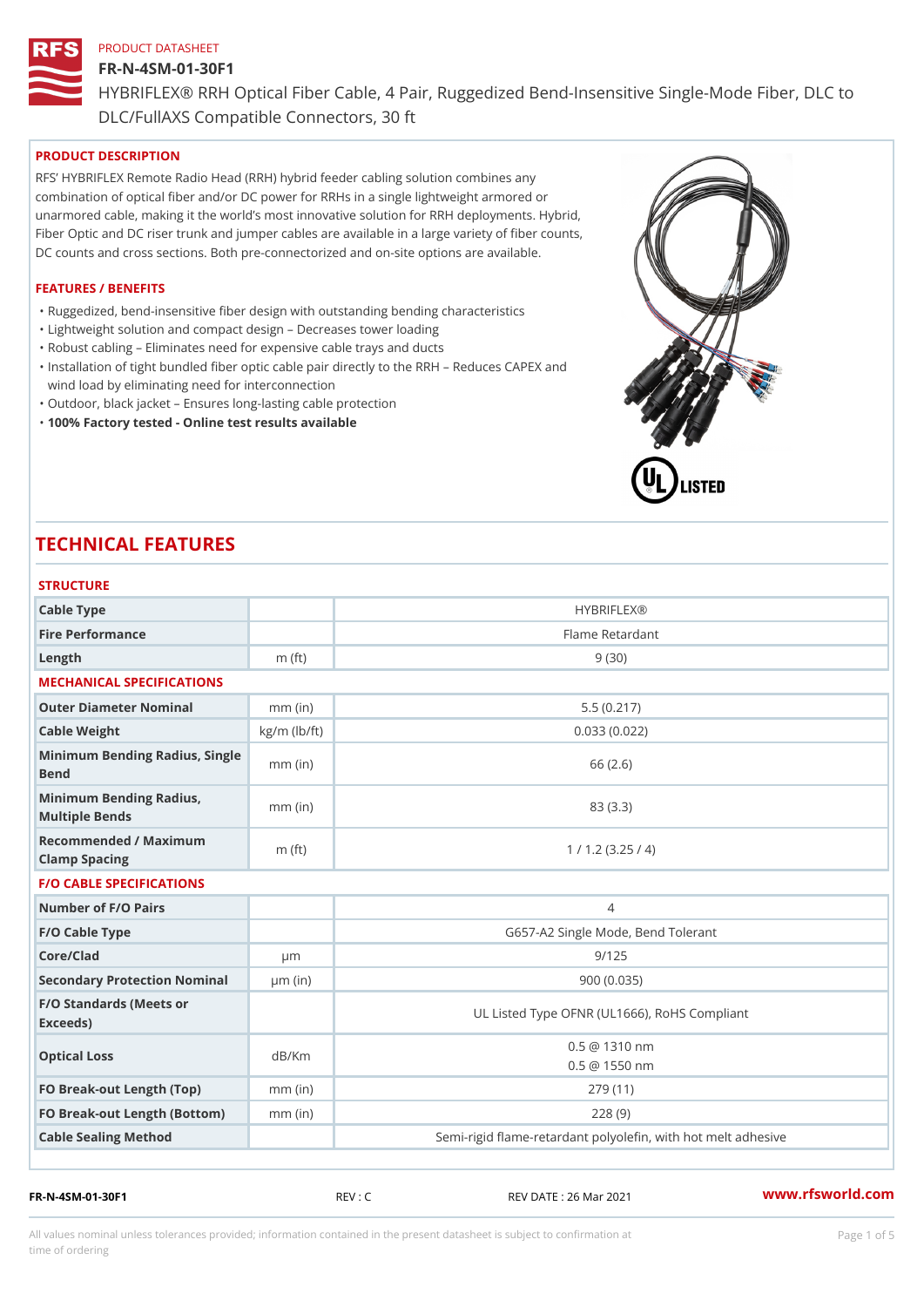#### FR-N-4SM-01-30F1

HYBRIFLEX® RRH Optical Fiber Cable, 4 Pair, Ruggedized Bend-Insens DLC/FullAXS Compatible Connectors, 30 ft

| Fiber Termination End 1                         |                             | DLC Connector                               |  |  |  |  |
|-------------------------------------------------|-----------------------------|---------------------------------------------|--|--|--|--|
| Fiber Termination End 2                         |                             | DLC Connector with FullAXS Compatibility    |  |  |  |  |
| CABLE JACKET                                    |                             |                                             |  |  |  |  |
| UV-Protection Individual and<br>External Jacket |                             | Yes                                         |  |  |  |  |
| Jacket Material                                 |                             | Flame Retardant, Indoor/Outdoor, PVC, Black |  |  |  |  |
| TESTING AND ENVIRONMENTAL                       |                             |                                             |  |  |  |  |
| Storage Temperature                             | $^{\circ}$ C ( $^{\circ}$ F | $-40$ to $70$ ( $-40$ to $158$ )            |  |  |  |  |
| Operation Temperature                           | $^{\circ}$ C ( $^{\circ}$ F | $-40$ to 65 ( $-40$ to 149)                 |  |  |  |  |
| Installation Temperature                        | $^{\circ}$ C ( $^{\circ}$ F | $-20$ to 65 ( $-4$ to 149)                  |  |  |  |  |
| Jacket Specifications                           |                             | UL 1666                                     |  |  |  |  |

## EXTERNAL DOCUMENT LINKS

NOTES

Installation Guidelwinessad QuickShip 2.0 Program [Informa](http://www.rfsworld.com/images/hybriflex/quickship_program_2.pdf)tion: On-line Factory Te[s](https://www.rfsworld.com/pictures/userfiles/programs/AAST Latest Version.zip)teResults:

FR-N-4SM-01-30F1 REV : C REV DATE : 26 Mar 2021 [www.](https://www.rfsworld.com)rfsworld.com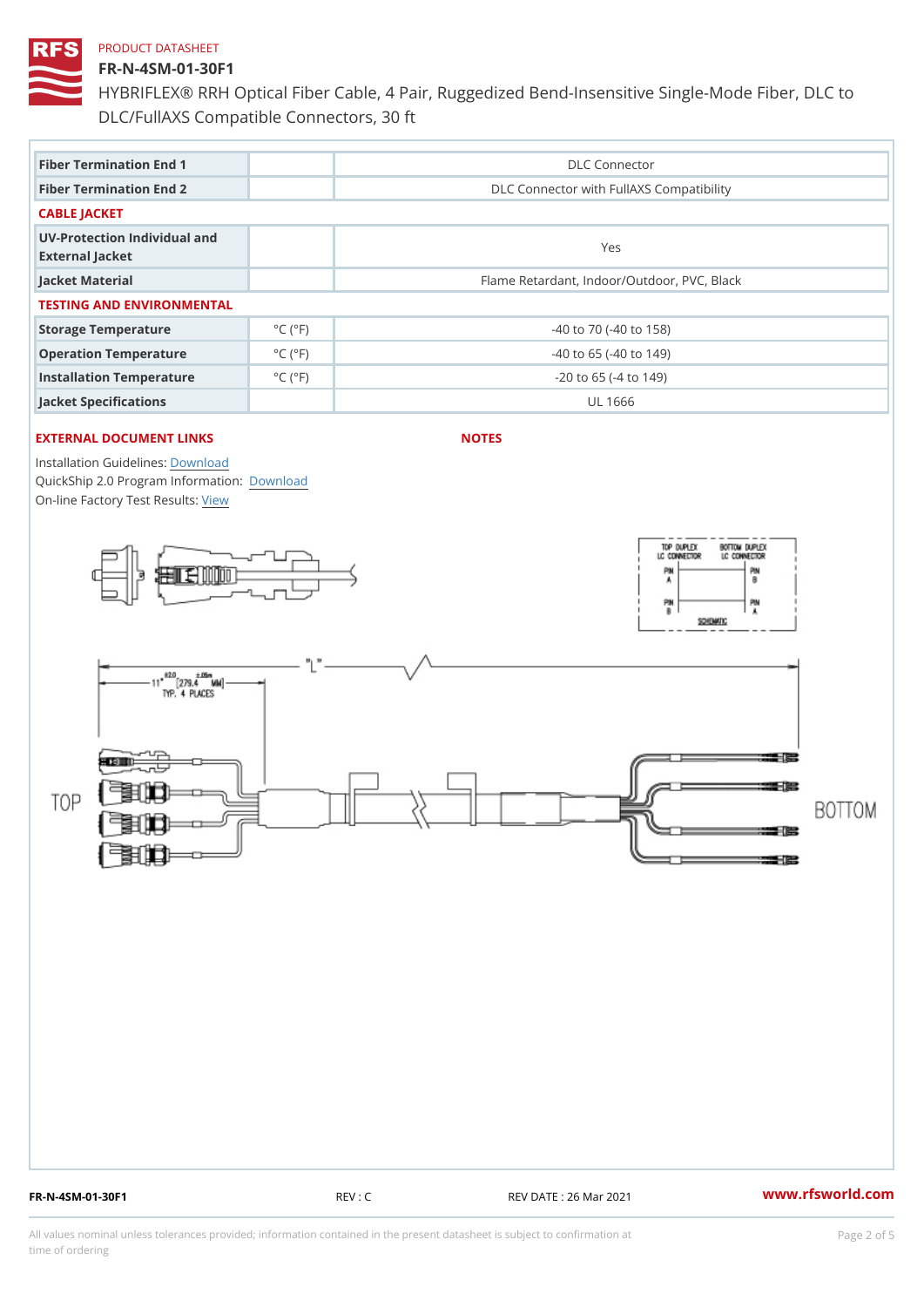#### FR-N-4SM-01-30F1

 FR-N-1SM-01-70F1 FR-N-1SM-01-80F1 FR-N-1SM-01-90F1 FR-N-1SM-01-100F1

HYBRIFLEX® RRH Optical Fiber Cable, 4 Pair, Ruggedized Bend-Insens DLC/FullAXS Compatible Connectors, 30 ft

> FR-N-2SM-01-70F1 FR-N-2SM-01-80F1 FR-N-2SM-01-90F1 FR-N-2SM-01-100F1

|               |                                |               | ADDITIONAL ASSEMBLIES - 1 PAIR SM FIBERDDITIONAL ASSEMBLIES - 2 PAIR SM FIBER |
|---------------|--------------------------------|---------------|-------------------------------------------------------------------------------|
| $L$ ength, ft | Model Number                   | $L$ ength, ft | Model Number                                                                  |
| 10            | $FR - N - 1 SM - 01 - 10F1$    | 10            | $FR - N - 2 SM - 01 - 10 F1$                                                  |
| 20            | $FR - N - 1 SM - 01 - 20 F1$   | 20            | $FR - N - 2 SM - 01 - 20 F1$                                                  |
| 30            | FR-N-1SM-01-30F1               | 30            | $FR - N - 2 SM - 01 - 30 F1$                                                  |
| 40            | $FR - N - 1 SM - 01 - 40 F1$   | 4.0           | $FR - N - 2 SM - 01 - 40 F1$                                                  |
| 50            | $FR - N - 1$ S M - 01 - 50 F 1 | 50            | $FR - N - 2 SM - 01 - 50 F1$                                                  |
| 60            | $FR - N - 1 SM - 01 - 60 F1$   | 60            | $FR - N - 2 SM - 01 - 60 F1$                                                  |

FR-N-4SM-01-30F1 REV : C REV DATE : 26 Mar 2021 [www.](https://www.rfsworld.com)rfsworld.com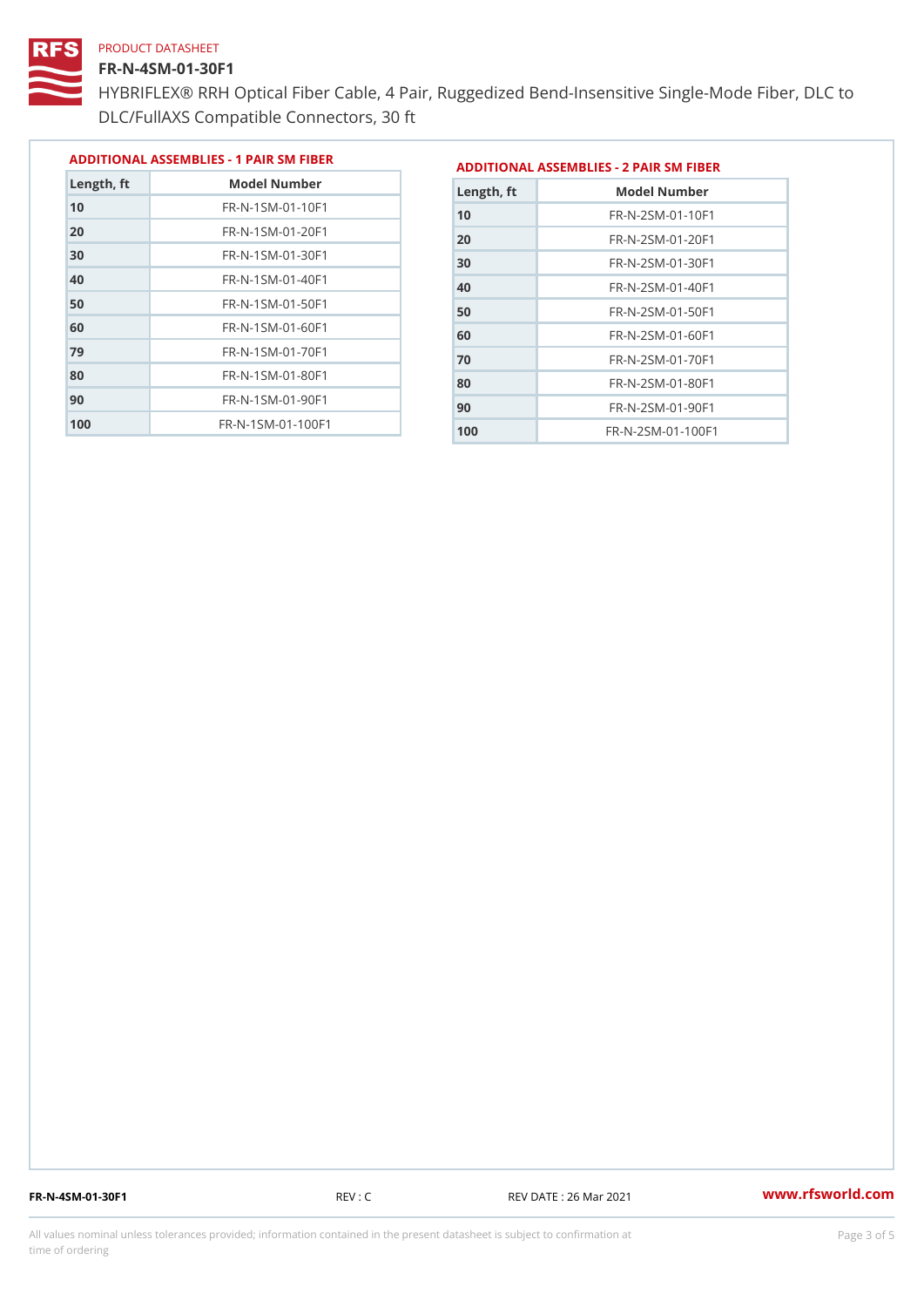#### FR-N-4SM-01-30F1

HYBRIFLEX® RRH Optical Fiber Cable, 4 Pair, Ruggedized Bend-Insens DLC/FullAXS Compatible Connectors, 30 ft

ADDITIONAL ASSEMBLIES - 3 PAIR SM FIBERED DITIONAL ASSEMBLIES - 4 PAIR SM FIBER

| Length, ft | Model Number                  |
|------------|-------------------------------|
| 10         | $FR - N - 3 S M - 01 - 10 F1$ |
| 20         | FR-N-3SM-01-20F1              |
| 30         | FR-N-3SM-01-30F1              |
| 40         | FR-N-3SM-01-40F1              |
| 50         | $FR - N - 3 S M - 01 - 50 F1$ |
| 60         | $FR - N - 3 S M - 01 - 60 F1$ |
| 79         | $FR - N - 3 S M - 01 - 70 F1$ |
| 80         | $FR - N - 3 S M - 01 - 80 F1$ |
| 90         | FR-N-3SM-01-90F1              |
| 100        | FR-N-3SM-01-100F1             |

| Length, ft | Model Number                   |
|------------|--------------------------------|
| 10         | $FR - N - 4$ S M - 01 - 10 F 1 |
| 20         | FR-N-4SM-01-20F1               |
| 30         | $FR - N - 4 SM - 01 - 30 F1$   |
| 40         | FR-N-4SM-01-40F1               |
| 50         | FR-N-4SM-01-50F1               |
| 60         | $FR - N - 4 S M - 01 - 60 F1$  |
| 70         | FR-N-4SM-01-70F1               |
| 80         | $FR - N - 4 SM - 01 - 80 F1$   |
| 90         | FR-N-4SM-01-90F1               |
| 100        | FR-N-4SM-01-100F1              |

#### ADDITIONAL ASSEMBLIES - 1 STRAND SM FABSDRTIONAL ASSEMBLIES - 2 STRAND SM FIBER

| FR-N-1SSM-01-10F1<br>10<br>FR-N-1SSM-01-20F1<br>20<br>FR-N-1SSM-01-30F1<br>30<br>$FR - N - 1$ S S M - 01 - 40 F 1<br>40<br>$FR - N - 1$ S S M - 01 - 50 F 1<br>50<br>FR-N-1SSM-01-60F1<br>60<br>$FR - N - 1$ S S M - 01 - 70 F 1<br>70<br>FR-N-1SSM-01-80F1<br>80<br>$FR - N - 1$ S S M - 01 - 90 F 1<br>90<br>FR-N-1SSM-01-100F1<br>100 | Length, ft | Model Number | Length, ft | Model Number                     |
|------------------------------------------------------------------------------------------------------------------------------------------------------------------------------------------------------------------------------------------------------------------------------------------------------------------------------------------|------------|--------------|------------|----------------------------------|
| 100                                                                                                                                                                                                                                                                                                                                      | 10         |              |            | FR-N-2SSM-01-10F1                |
| 30<br>50<br>60<br>80<br>90                                                                                                                                                                                                                                                                                                               | 20         |              |            | $FR - N - 2SSM - 01 - 20F1$      |
| 40<br>70                                                                                                                                                                                                                                                                                                                                 |            |              |            | $FR - N - 2SSM - 01 - 30F1$      |
|                                                                                                                                                                                                                                                                                                                                          |            |              |            | $FR - N - 2$ S S M - 01 - 40 F 1 |
|                                                                                                                                                                                                                                                                                                                                          |            |              |            | FR-N-2SSM-01-50F1                |
|                                                                                                                                                                                                                                                                                                                                          |            |              |            | $FR - N - 2SSM - 01 - 60F1$      |
|                                                                                                                                                                                                                                                                                                                                          |            |              |            | $FR - N - 2SSM - 01 - 70F1$      |
|                                                                                                                                                                                                                                                                                                                                          |            |              |            | FR-N-2SSM-01-80F1                |
|                                                                                                                                                                                                                                                                                                                                          |            |              |            | $FR - N - 2SSM - 01 - 90F1$      |
|                                                                                                                                                                                                                                                                                                                                          |            |              |            | FR-N-2SSM-01-100F1               |

#### ADDITIONAL ASSEMBLIES - 3 STRAND SM FABSDRTIONAL ASSEMBLIES - 4 STRAND SM FIBER

| L ASSEMBLIES - 4 STRAND SM FII |  |  |  |
|--------------------------------|--|--|--|
|                                |  |  |  |

| Length, ft | Model Number                    |
|------------|---------------------------------|
| 10         | $FR - N - 3 S S M - 01 - 10 F1$ |
| 20         | FR-N-3SSM-01-20F1               |
| 30         | FR-N-3SSM-01-30F1               |
| 40         | FR-N-3SSM-01-40F1               |
| 50         | $FR - N - 3 S S M - 01 - 50 F1$ |
| 60         | FR-N-3SSM-01-60F1               |
| 70         | FR-N-3SSM-01-70F1               |
| 80         | FR-N-3SSM-01-80F1               |
| 90         | FR-N-3SSM-01-90F1               |
| 100        | FR-N-3SSM-01-100F1              |

| Length, ft | Model Number                     |
|------------|----------------------------------|
| 10         | $FR - N - 4$ S S M - 01 - 10 F 1 |
| 20         | $FR - N - 4 S S M - 01 - 20 F1$  |
| 30         | $FR - N - 4 S S M - 01 - 30 F1$  |
| 40         | FR-N-4SSM-01-40F1                |
| 50         | $FR - N - 4$ S S M - 01 - 50 F 1 |
| 60         | FR-N-4SSM-01-60F1                |
| 70         | $FR - N - 4$ S S M - 01 - 70 F 1 |
| 80         | $FR - N - 4$ S S M - 01 - 80 F 1 |
| 90         | FR-N-4SSM-01-90F1                |
| 100        | FR-N-4SSM-01-100F1               |

FR-N-4SM-01-30F1 REV : C REV DATE : 26 Mar 2021 [www.](https://www.rfsworld.com)rfsworld.com

All values nominal unless tolerances provided; information contained in the present datasheet is subject to Pcapgnéig4m ssti time of ordering